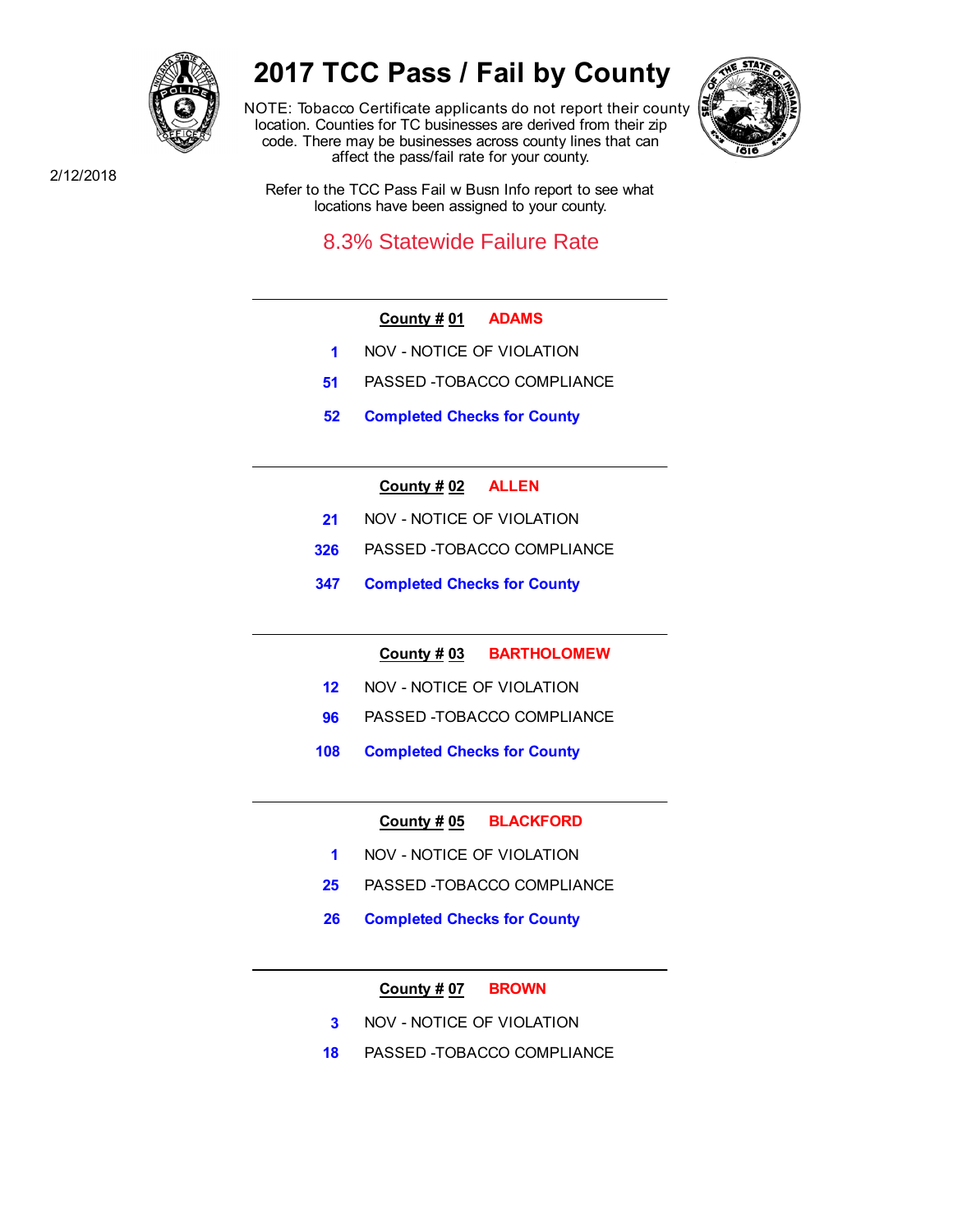## **County # 10 CLARK**

- **27** NOV NOTICE OF VIOLATION
- **157** PASSED -TOBACCO COMPLIANCE
- **184 Completed Checks for County**

## **County # 13 CRAWFORD**

- **2** NOV NOTICE OF VIOLATION
- **12** PASSED -TOBACCO COMPLIANCE
- **14 Completed Checks for County**

## **County # 14 DAVIESS**

- **2** NOV NOTICE OF VIOLATION
- **25** PASSED -TOBACCO COMPLIANCE
- **27 Completed Checks for County**

## **County # 15 DEARBORN**

- **8** NOV NOTICE OF VIOLATION
- **39** PASSED -TOBACCO COMPLIANCE
- **47 Completed Checks for County**

#### **County # 16 DECATUR**

- **2** NOV NOTICE OF VIOLATION
- **40** PASSED -TOBACCO COMPLIANCE
- **42 Completed Checks for County**

## **County # 17 DEKALB**

- **1** NOV NOTICE OF VIOLATION
- **33** PASSED -TOBACCO COMPLIANCE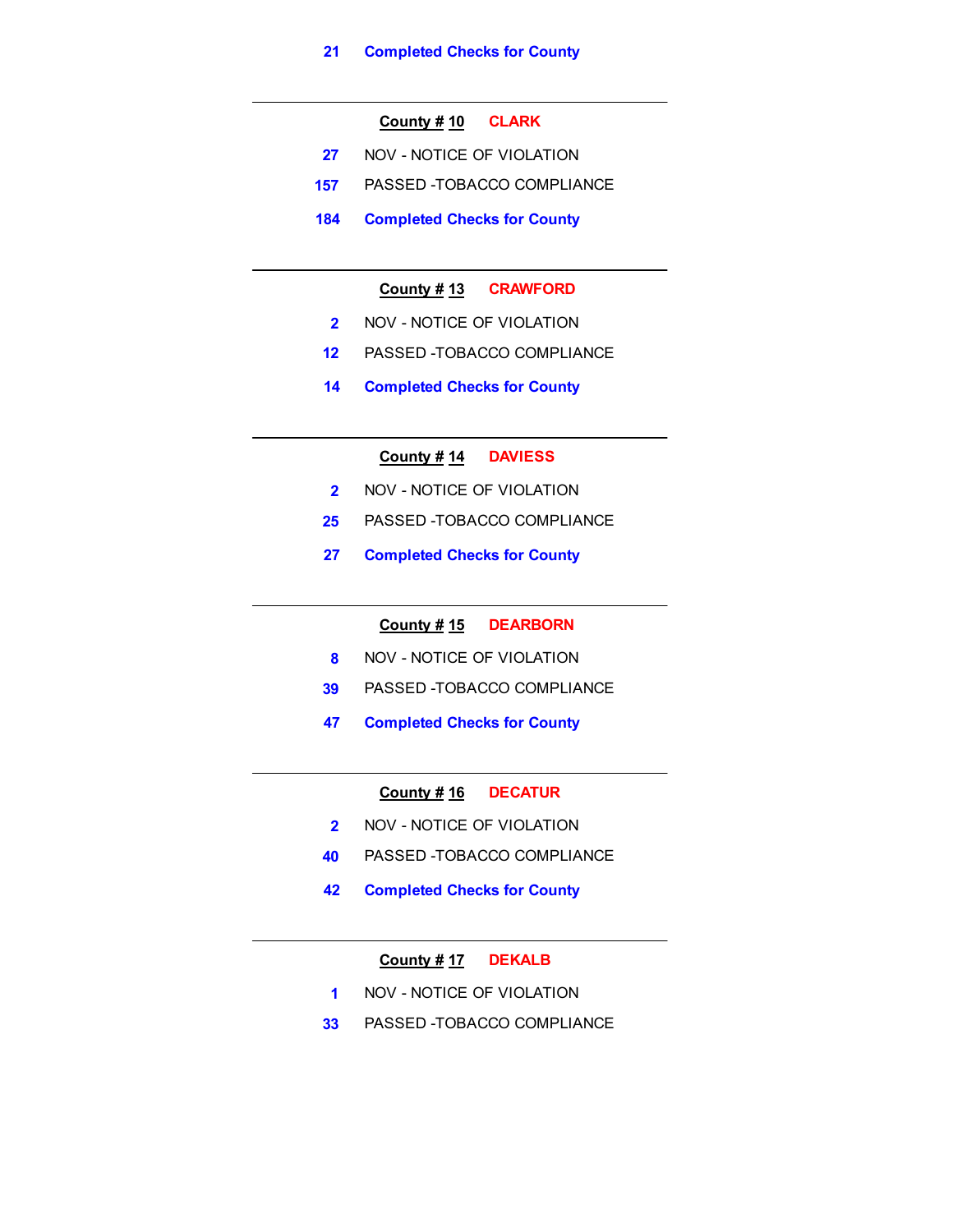## **County # 18 DELAWARE**

- **1** NOV NOTICE OF VIOLATION
- **96** PASSED -TOBACCO COMPLIANCE
- **97 Completed Checks for County**

## **County # 19 DUBOIS**

- **1** NOV NOTICE OF VIOLATION
- **30** PASSED -TOBACCO COMPLIANCE
- **31 Completed Checks for County**

## **County # 20 ELKHART**

- **15** NOV NOTICE OF VIOLATION
- **189** PASSED -TOBACCO COMPLIANCE
- **204 Completed Checks for County**

## **County # 21 FAYETTE**

- **24** PASSED -TOBACCO COMPLIANCE
- **24 Completed Checks for County**

## **County # 22 FLOYD**

- **16 NOV NOTICE OF VIOLATION**
- **95** PASSED -TOBACCO COMPLIANCE
- **111 Completed Checks for County**

## **County # 24 FRANKLIN**

- **3** NOV NOTICE OF VIOLATION
- **18** PASSED -TOBACCO COMPLIANCE
- **21 Completed Checks for County**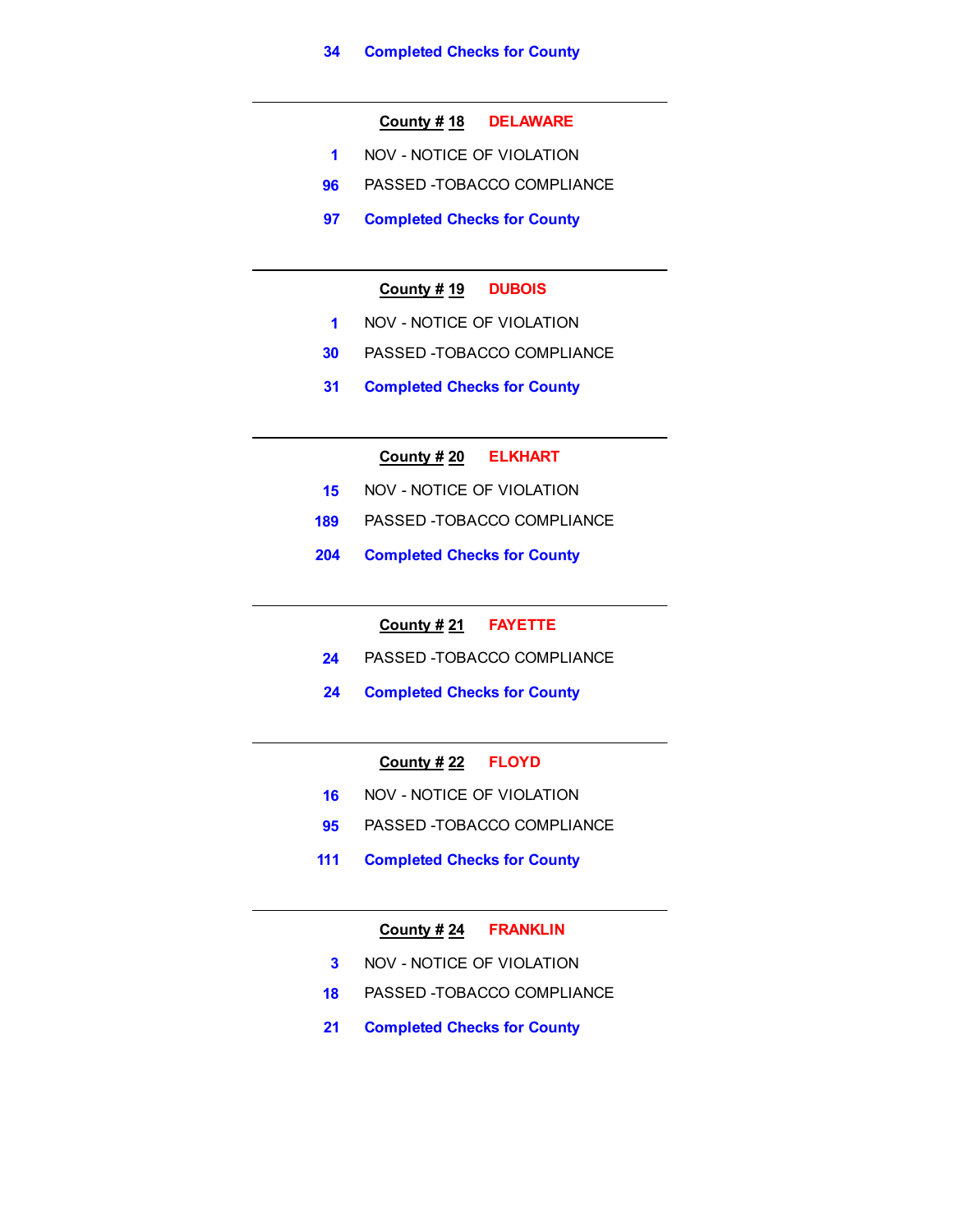#### **County # 25 FULTON**

- **19** PASSED -TOBACCO COMPLIANCE
- **19 Completed Checks for County**

#### **County # 27 GRANT**

- **12** NOV NOTICE OF VIOLATION
- **121** PASSED -TOBACCO COMPLIANCE
- **133 Completed Checks for County**

## **County # 28 GREENE**

- **33** PASSED -TOBACCO COMPLIANCE
- **33 Completed Checks for County**

## **County # 30 HANCOCK**

- **3** NOV NOTICE OF VIOLATION
- **59** PASSED -TOBACCO COMPLIANCE
- **62 Completed Checks for County**

#### **County # 31 HARRISON**

- **1** NOV NOTICE OF VIOLATION
- **30** PASSED -TOBACCO COMPLIANCE
- **31 Completed Checks for County**

#### **County # 33 HENRY**

- **8** PASSED -TOBACCO COMPLIANCE
- **8 Completed Checks for County**

#### **County # 35 HUNTINGTON**

- **3** NOV NOTICE OF VIOLATION
- **35** PASSED -TOBACCO COMPLIANCE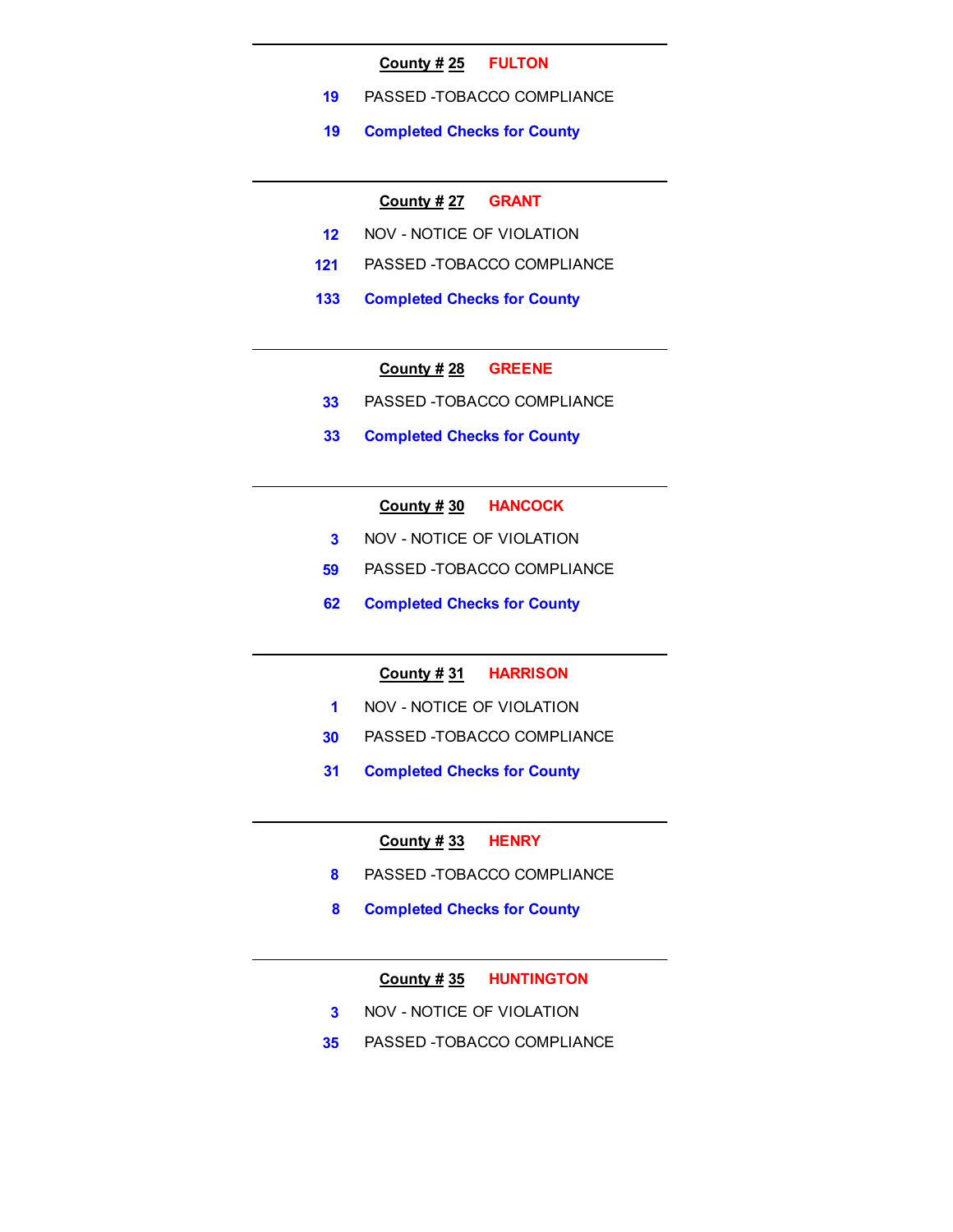## **County # 36 JACKSON**

- **7** NOV NOTICE OF VIOLATION
- **51** PASSED -TOBACCO COMPLIANCE
- **58 Completed Checks for County**

## **County # 37 JASPER**

- **2** NOV NOTICE OF VIOLATION
- **20** PASSED -TOBACCO COMPLIANCE
- **22 Completed Checks for County**

## **County # 38 JAY**

- **2** NOV NOTICE OF VIOLATION
- **31** PASSED -TOBACCO COMPLIANCE
- **33 Completed Checks for County**

## **County # 39 JEFFERSON**

- **7** NOV NOTICE OF VIOLATION
- **23** PASSED -TOBACCO COMPLIANCE
- **30 Completed Checks for County**

#### **County # 40 JENNINGS**

- **10** NOV NOTICE OF VIOLATION
- **15** PASSED -TOBACCO COMPLIANCE
- **25 Completed Checks for County**

## **County # 41 JOHNSON**

- **1** NOV NOTICE OF VIOLATION
- **42** PASSED -TOBACCO COMPLIANCE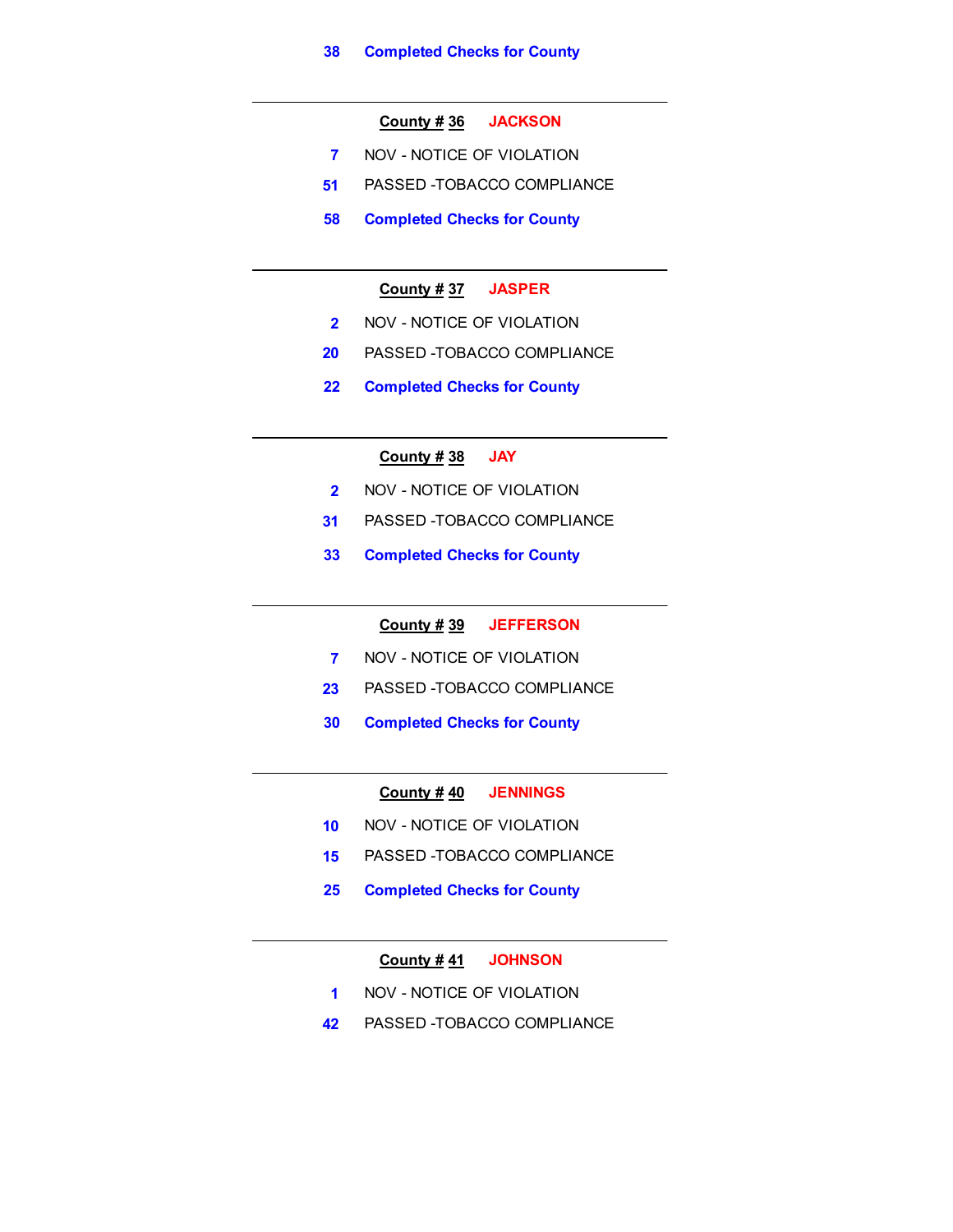## **County # 42 KNOX**

- **28** PASSED -TOBACCO COMPLIANCE
- **28 Completed Checks for County**

## **County # 43 KOSCIUSKO**

- **7** NOV NOTICE OF VIOLATION
- **126** PASSED -TOBACCO COMPLIANCE
- **133 Completed Checks for County**

## **County # 44 LAGRANGE**

- **4** NOV NOTICE OF VIOLATION
- **25** PASSED -TOBACCO COMPLIANCE
- **29 Completed Checks for County**

#### **County # 45 LAKE**

- **33** NOV NOTICE OF VIOLATION
- **173** PASSED -TOBACCO COMPLIANCE
- **206 Completed Checks for County**

## **County # 46 LAPORTE**

- **11** NOV NOTICE OF VIOLATION
- **124** PASSED -TOBACCO COMPLIANCE
- **135 Completed Checks for County**

## **County # 47 LAWRENCE**

- **19** NOV NOTICE OF VIOLATION
- **69** PASSED -TOBACCO COMPLIANCE
- **88 Completed Checks for County**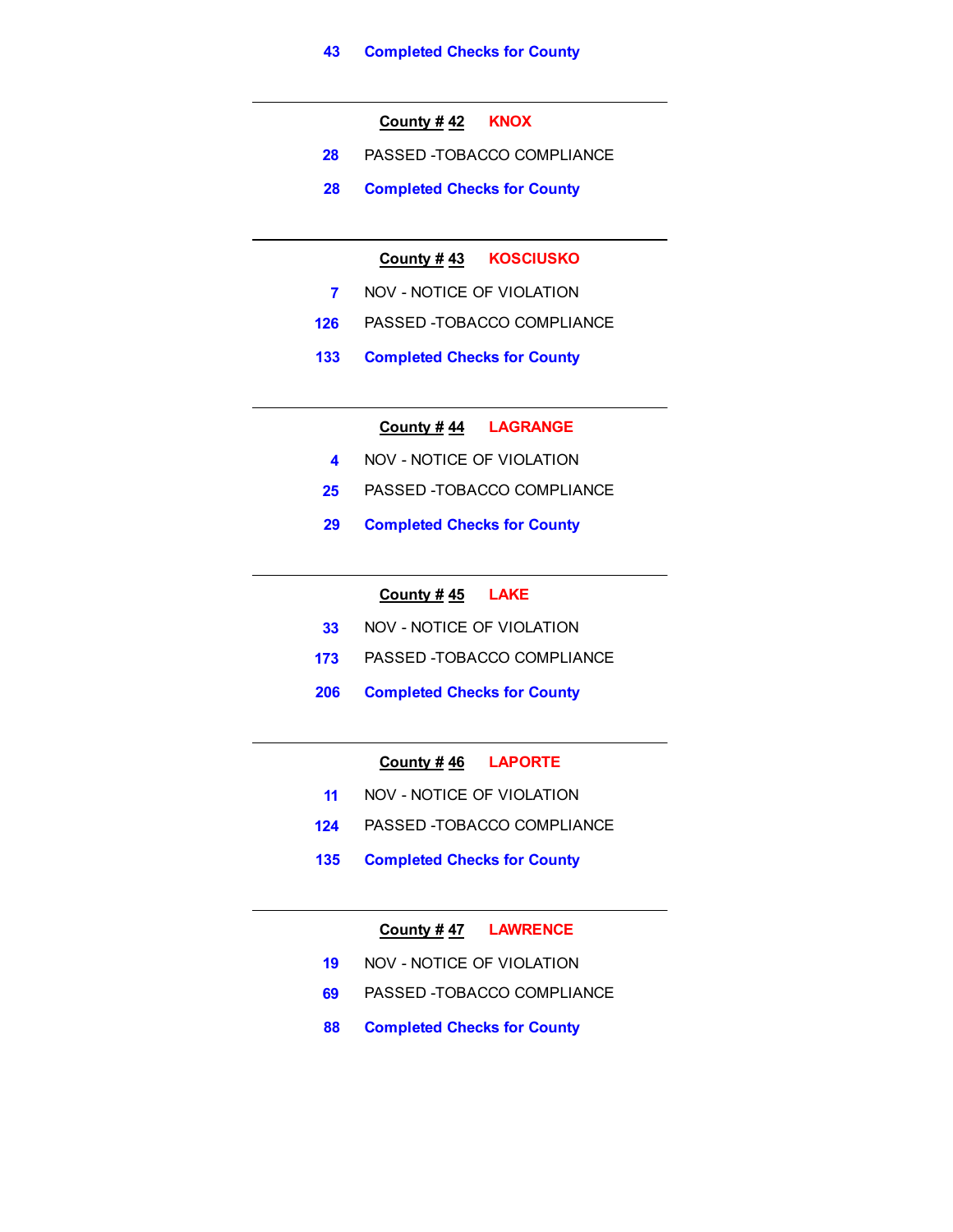#### **County # 48 MADISON**

- **3** NOV NOTICE OF VIOLATION
- **19** PASSED -TOBACCO COMPLIANCE
- **22 Completed Checks for County**

#### **County # 49 MARION**

- **19** NOV NOTICE OF VIOLATION
- **249** PASSED -TOBACCO COMPLIANCE
- **268 Completed Checks for County**

## **County # 50 MARSHALL**

- **2** NOV NOTICE OF VIOLATION
- **54** PASSED -TOBACCO COMPLIANCE
- **56 Completed Checks for County**

## **County # 51 MARTIN**

- **2** NOV NOTICE OF VIOLATION
- **12** PASSED -TOBACCO COMPLIANCE
- **14 Completed Checks for County**

## **County # 53 MONROE**

- **24** NOV NOTICE OF VIOLATION
- **142** PASSED -TOBACCO COMPLIANCE
- **166 Completed Checks for County**

#### **County # 55 MORGAN**

- **1** NOV NOTICE OF VIOLATION
- **56** PASSED -TOBACCO COMPLIANCE
- **57 Completed Checks for County**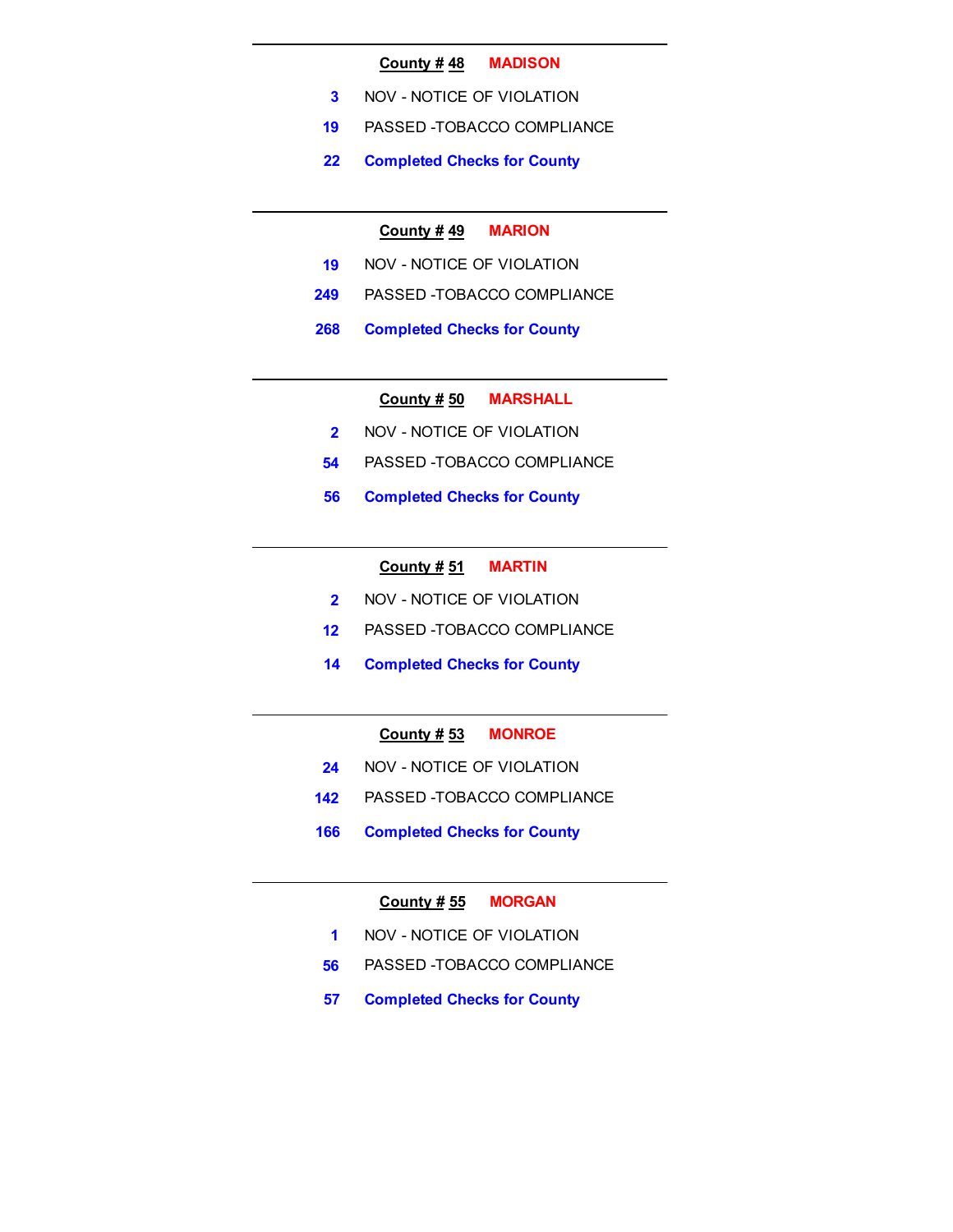#### **County # 57 NOBLE**

- **3** NOV NOTICE OF VIOLATION
- **30** PASSED -TOBACCO COMPLIANCE
- **33 Completed Checks for County**

## **County # 58 OHIO**

- **5** PASSED -TOBACCO COMPLIANCE
- **5 Completed Checks for County**

## **County # 59 ORANGE**

- **23** PASSED -TOBACCO COMPLIANCE
- **23 Completed Checks for County**

## **County # 60 OWEN**

- **1** NOV NOTICE OF VIOLATION
- **14** PASSED -TOBACCO COMPLIANCE
- **15 Completed Checks for County**

#### **County # 61 PARKE**

- **2** NOV NOTICE OF VIOLATION
- **16** PASSED -TOBACCO COMPLIANCE
- **18 Completed Checks for County**

#### **County # 64 PORTER**

- **11** NOV NOTICE OF VIOLATION
- **105** PASSED -TOBACCO COMPLIANCE
- **116 Completed Checks for County**

## **County # 66 PULASKI**

**20** PASSED -TOBACCO COMPLIANCE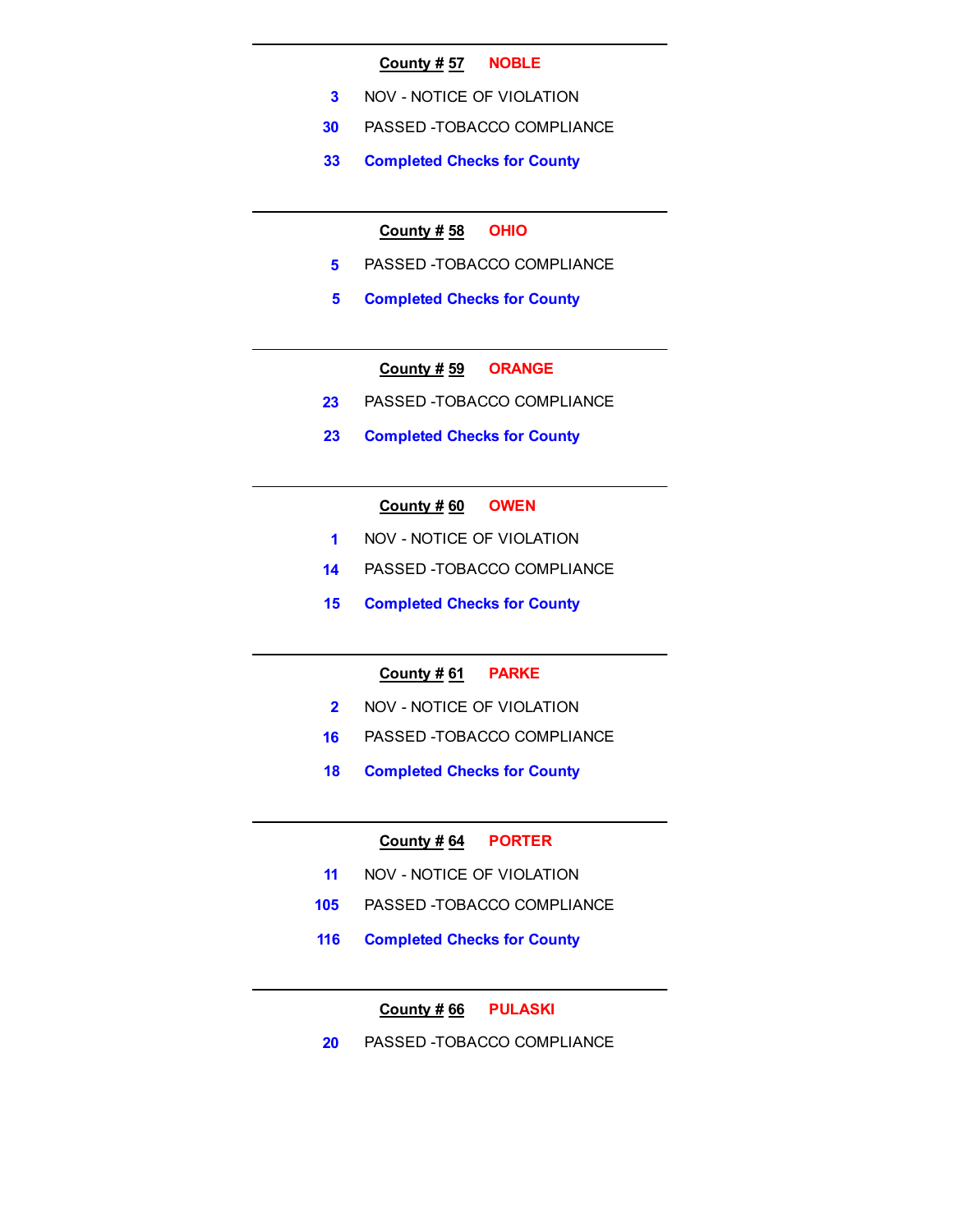## **County # 68 RANDOLPH**

- **3** NOV NOTICE OF VIOLATION
- **45** PASSED -TOBACCO COMPLIANCE
- **48 Completed Checks for County**

## **County # 69 RIPLEY**

- **2** NOV NOTICE OF VIOLATION
- **31** PASSED -TOBACCO COMPLIANCE
- **33 Completed Checks for County**

## **County # 70 RUSH**

- **1** NOV NOTICE OF VIOLATION
- **39** PASSED -TOBACCO COMPLIANCE
- **40 Completed Checks for County**

## **County # 71 ST. JOSEPH**

- **11** NOV NOTICE OF VIOLATION
- **238** PASSED -TOBACCO COMPLIANCE
- **249 Completed Checks for County**

## **County # 72 SCOTT**

- **3** NOV NOTICE OF VIOLATION
- **36** PASSED -TOBACCO COMPLIANCE
- **39 Completed Checks for County**

## **County # 73 SHELBY**

- **8** NOV NOTICE OF VIOLATION
- **20** PASSED -TOBACCO COMPLIANCE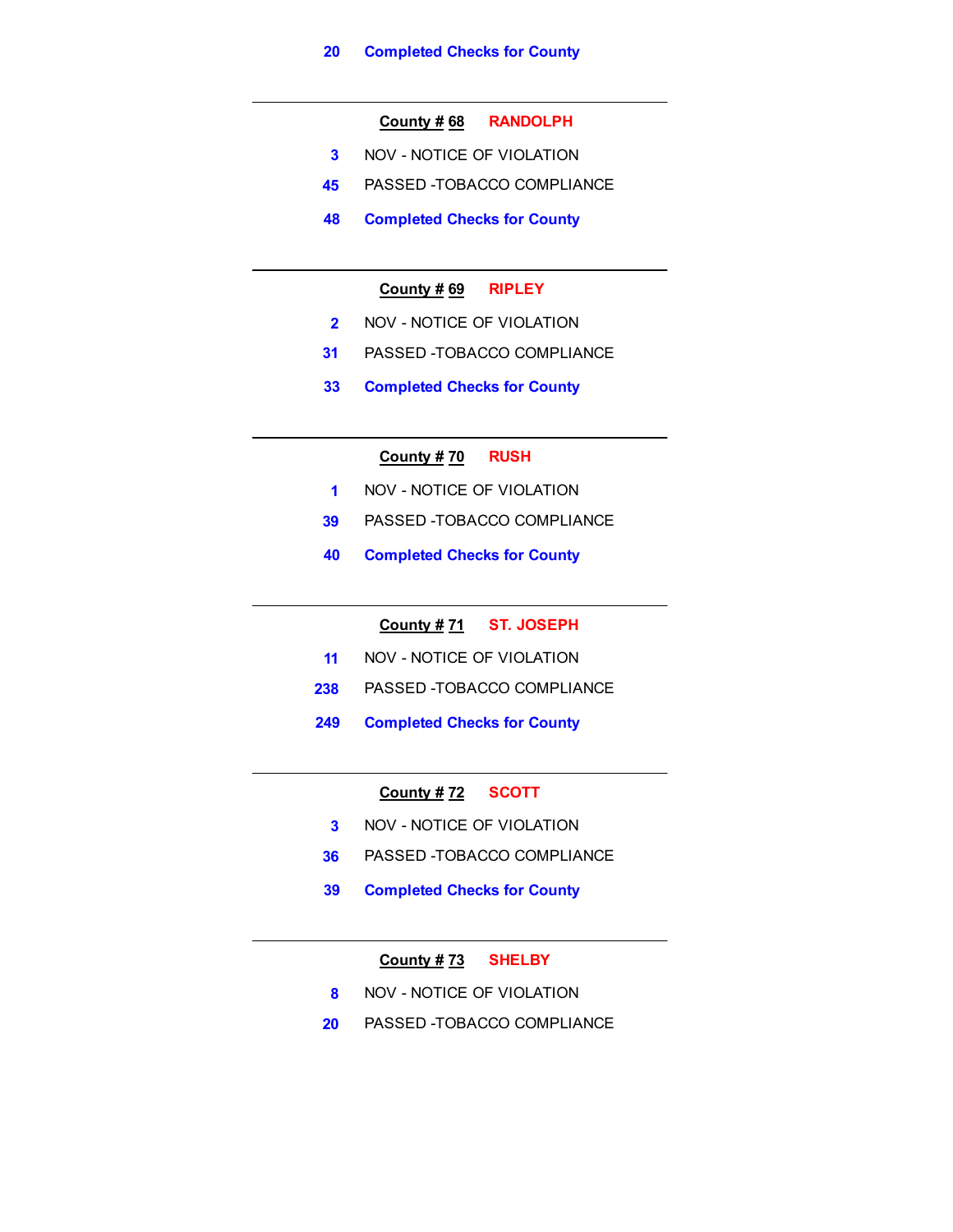## **County # 75 STARKE**

- **4** NOV NOTICE OF VIOLATION
- **16** PASSED -TOBACCO COMPLIANCE
- **20 Completed Checks for County**

## **County # 76 STEUBEN**

- **5** NOV NOTICE OF VIOLATION
- **92** PASSED -TOBACCO COMPLIANCE
- **97 Completed Checks for County**

**County # 78 SWITZERLAND**

- **4** NOV NOTICE OF VIOLATION
- **13** PASSED -TOBACCO COMPLIANCE
- **17 Completed Checks for County**

## **County # 83 VERMILLION**

- **17** PASSED -TOBACCO COMPLIANCE
- **17 Completed Checks for County**

## **County # 84 VIGO**

- **2** NOV NOTICE OF VIOLATION
- **72** PASSED -TOBACCO COMPLIANCE
- **74 Completed Checks for County**

## **County # 85 WABASH**

- **2** NOV NOTICE OF VIOLATION
- **28** PASSED -TOBACCO COMPLIANCE
- **30 Completed Checks for County**